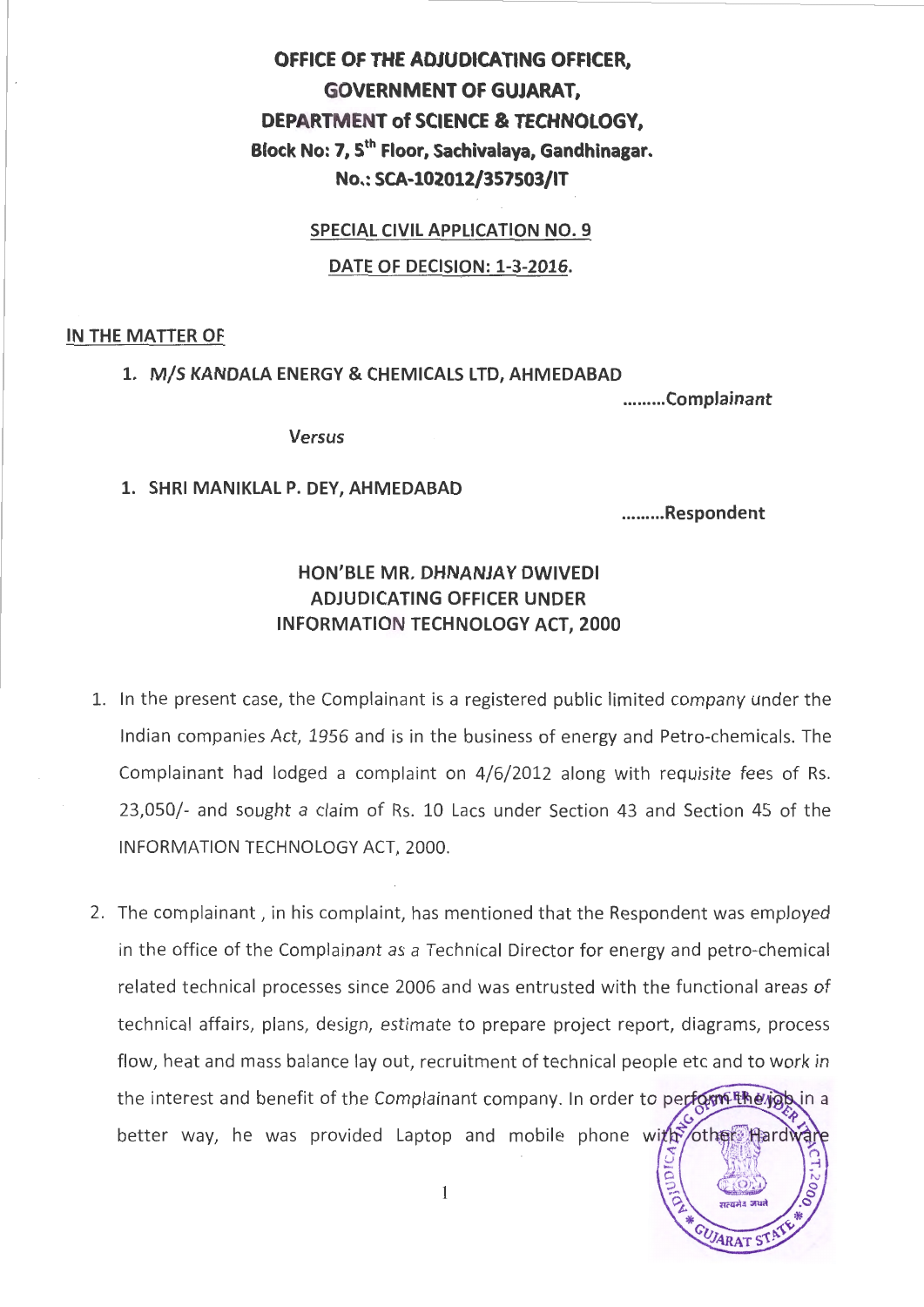Components and Portable Storage devices. It is alleged by the Complainant that the Respondent has carried out unauthorized copying and selling and has transterred confidential files through his personal Email ID mldey51@gmail.com. It has been alleged by the Complainant that the Complainant's MD Mr. Sanjay Prakash Rai called the Respondent on 18.05.2012 and conveyed all contraventions to the Respondent. It has also been alleged by the Complainant that the Respondent later on confessed and agreed for all cyber contraventions on an affidavit executed in presence of a public notary. The Copy of the Respondent's alleged Confession letter on affidavit was produced by the Complainant as one of the evidence marked as Annexure B of the complaint.

- 3. The matter was heard on 1/12/2012, 29/1/2013, 18/2/2013,15/3/2013, 10/4/2013, 17/6/2013, 6/7/2013, 3/8/ 2013, 31/8/2013, 14/5/2014, 27/6/2014 and 30/7/2014. During the course of proceedings in the above matter, the originality of the affidavit produced by the Complainant as evidence was challenged by the Respondent. The Respondent also raised suspicion regarding authenticity of the affidavit.
- 4. Therefore, the Adjudicating Officer, as per powers vested in the Adjudicating officer under Rule 12 of "Information Technology (Qualification and Experience of Adjudicating Officers and Manner of Holding Inquiry) Rules, 2003" notified by the Central Government on  $17<sup>th</sup>$  March 2003, asked the Director, Forensic Science Laboratory, Gujarat to review the case and to depute a forensic officer to investigate authenticity of the affidavit thoroughly and submit report vide his order dated 4/10/2014.
- 5. Meanwhile an application for withdrawal of the Case was received from Shri M.S. Modh, Advocate, Legal Advisor to the Complainant KECL by an e Mail dated 18/11/2015.
- 6. On 3/12/2015, Forensic Science Laboratory has submitted its report and has mentioned that "The person who wrote the blue enclosed standard signatures Harked

**OJUDICATI** 

**ARAT ST**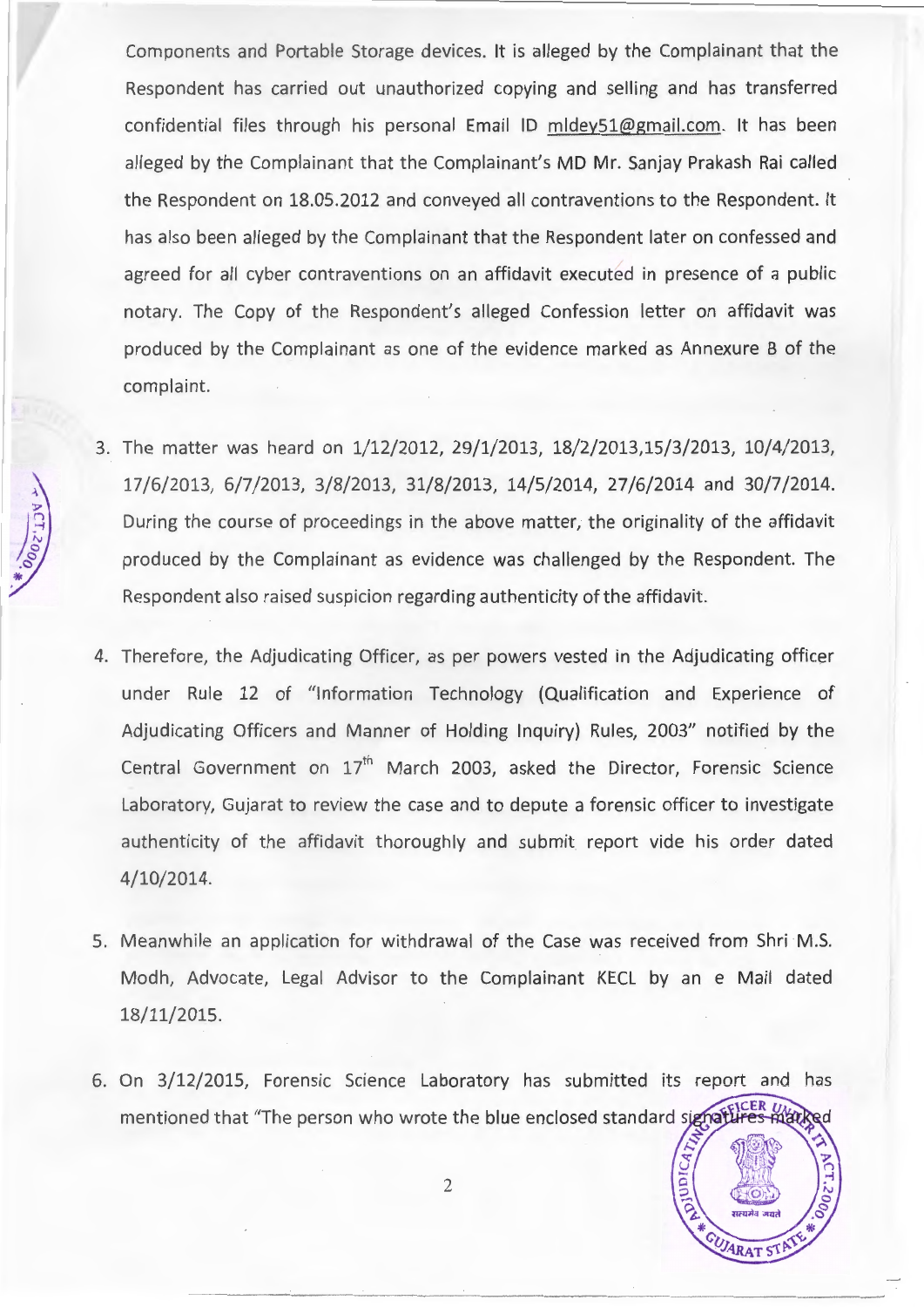S1 to S44 and N1 to N8 did not write the red enclosed disputed signatures marked D1 to D4".

- 7. Subsequent thereto the Respondent has, on 28-1-2016, submitted his written submission. However, the submission is not examined as the Petitioner submitted his application for withdrawal of his petition beforehand.
- 8. A perusal of the compliant reveals that the allegation pertains to alleged stealing of socalled confidential files through Complainant's personal e-mail ID. A list of 37 such files / list has been enclosed though no evidence has been produced to substantiate this allegation. The Petitioner has in para-6 of his petition alleged that Petitioner's MD one Mr. Sanjay Prakash Rai called Respondent on 18-5-2012 and conveyed all contraventions to the Respondent, the Respondent confessed and agreed to the alleged contraventions on an affidavit executed in presence of a Notary. A copy of the Respondent's alleged confession letter on affidavit has been produced with the petition as the sole evidence to substantiate the allegation and seek remedies. The report of Forensic Science Laboratory disapproves the authenticity of signature of the Respondent on the alleged affidavit. Under the circumstances, it comes out that the document submitted as an evidence is doctored and does not bear signature of the Respondent though it carries a signature looking similar to the signature of the Respondent. In that context, the Petitioner has not come with clean hands to the Adjudicating Officer. Considering this material fact, even if the Petitioner had persisted with his petition, on merits the petition would have been disallowed. However, in the instant case, the Petitioner, while the material evidence produced by him was under examination at Forensic Lab, has sought to withdraw the case. In the face of such withdrawal from the procedural perspective, the Petitioner's request for withdrawal is allowed.
- 9. While agreeing to the withdrawal, however, it is necessary to put on record that Petitioner produced documents allegedly as evidence, to substantiate his allegation, which later on came out as unauthentic. By doing so,  $\mathcal{L}$  omplainant not  $\mathcal{L}$  wasted

3

**ARAT STP**